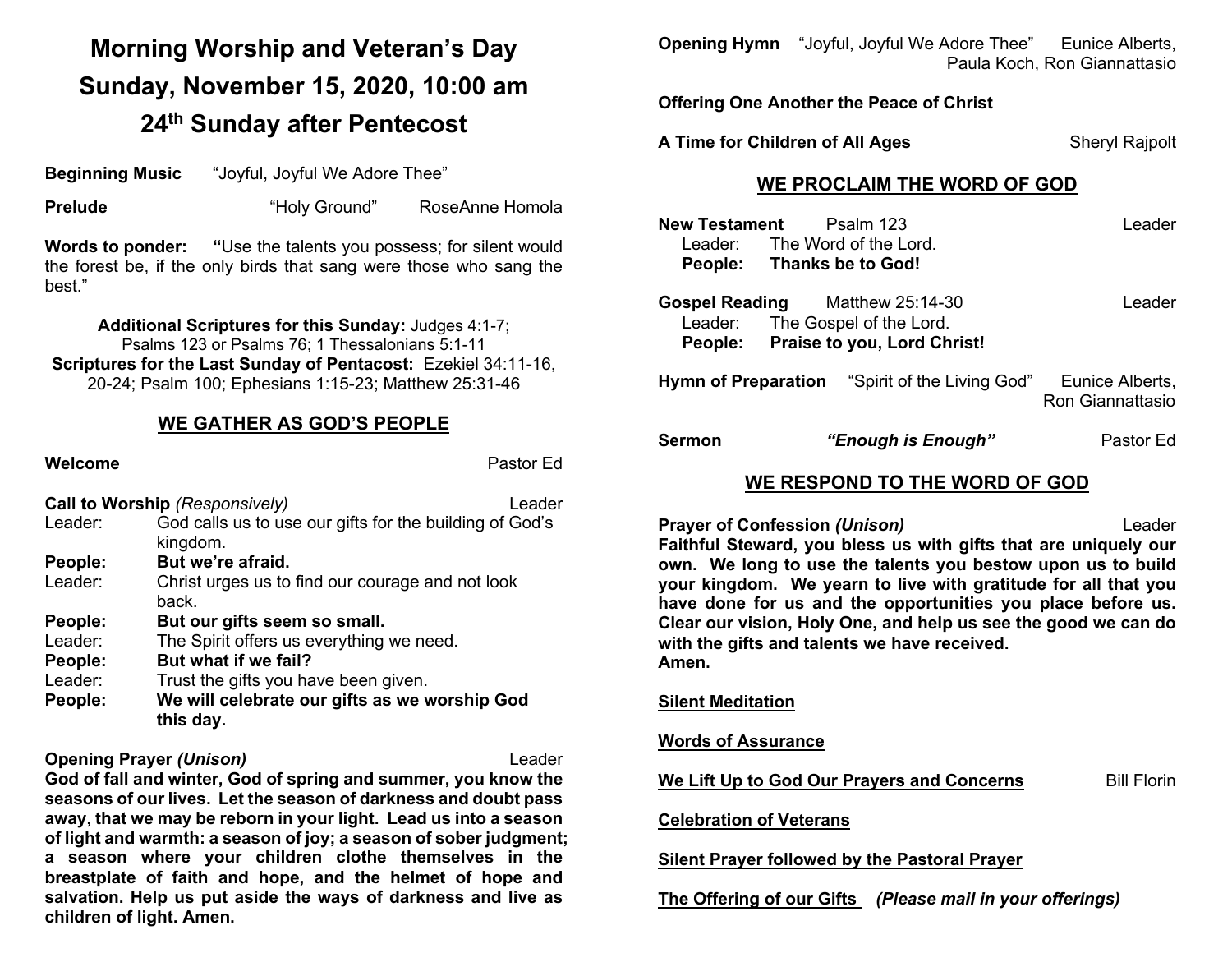#### **Doxology**

**Offering Prayer** (*Unison)* **Giver of gifts, you bestow us with talents that are far more precious than jewels. Open our eyes to the possibilities you hold for our world. Transform the gifts we offer this day into light and love for the world. Transform our talents into blessings for a world in need. Amen.**

## **WE CARRY THE LIGHT OF CHRIST INTO THE WORLD**

**Sending Hymn** "Take My Life and Let It Be" Sheryl Rajpolt, Dave York, RoseAnne Homola

**The Lord's Prayer (***Unison***)**

**Benediction Response "Make Me A Servant" Rose Aiello,** Sue Simmons, RoseAnne Homola

> **Rose Aiello Eunice Alberts Patti Early Bill Florin RoseAnne Homola Amy Rajpolt Sheryl Rajpolt**

Ed Dayton – Pastor Leader: Nicole Summers; Children's Time: Sheryl Rajpolt Joys and Concerns: Bill Florin Soloists: Rose Aiello, Eunice Alberts, Paula Koch, Sheryl Rajpolt, Sue Simmons, Dave York Pianist/Organist: Ron Giannattasio and RoseAnne Homola UMC Monroe Lay Leader: Rose Aiello LHUMC Lay Leaders: Maggie Flemma and Tim Quinn Music Leaders: Patti Early, RoseAnne Homola, Eunice Alberts



**Join Zoom meeting: https://umcom.zoom.us/j/97378634387?pwd=WG9Hd 0xWUzBEUm4xdm1oR2svQkFwQT09**

**or by dialing in by phone: 1.929.205.6099 US (Meeting ID: 94299647637)**

# **United Methodist Church of Monroe**

515 Cutlers Farm Road Monroe, CT 06468

# **Long Hill United Methodist Church**

Main and Elizabeth Streets Trumbull, Connecticut 06611

# **Sunday, November 15, 2020** *"Growing in the Body of Christ"*

Email: umc@umcmonroe.org Telephone: 203.268.8395 Web site: www.umcmonroe.org Email: office@longhillumc.com Telephone: 203.268.9090 Web site: www.longhillumc.com Email: pastor.ed.dayton@gmail.com Pastor's cell: 203.733.9112 Like us on Facebook